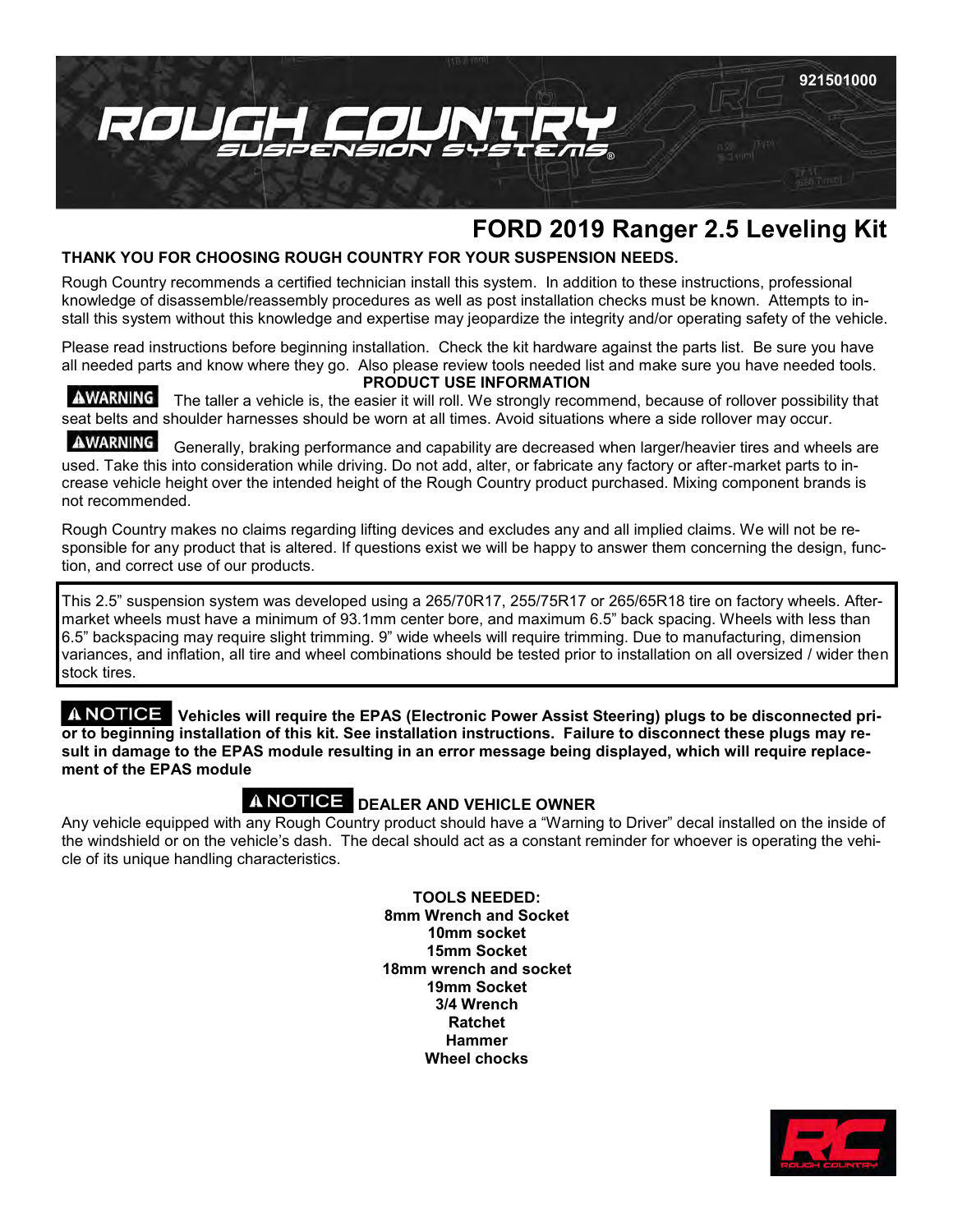**KIT CONTENTS: 2-Front Strut Extensions** 



## **Torque Specs:**

| Size  | Grade 5     | Grade 8   | Size | Class 8.8 | Class 10.9 |
|-------|-------------|-----------|------|-----------|------------|
| 5/16" | $15$ ft/lbs | 20ft/lbs  | 6MM  | 5ft/lbs   | 9ft/lbs    |
| 3/8"  | 30 ft/lbs   | 35ft/lbs  | 8MM  | 18ft/lbs  | 23 ft/lbs  |
| 7/16" | 45 ft/lbs   | 60ft/lbs  | 10MM | 32ft/lbs  | 45ft/lbs   |
| 1/2"  | 65 ft/lbs   | 90ft/lbs  | 12MM | 55ft/lbs  | 75ft/lbs   |
| 9/16" | 95 ft/lbs   | 130ft/lbs | 14MM | 85ft/lbs  | 120ft/lbs  |
| 5/8"  | 135ft/lbs   | 175ft/lbs | 16MM | 130ft/lbs | 165ft/lbs  |
| 3/4"  | 185ft/lbs   | 280ft/lbs | 18MM | 170ft/lbs | 240ft/lbs  |

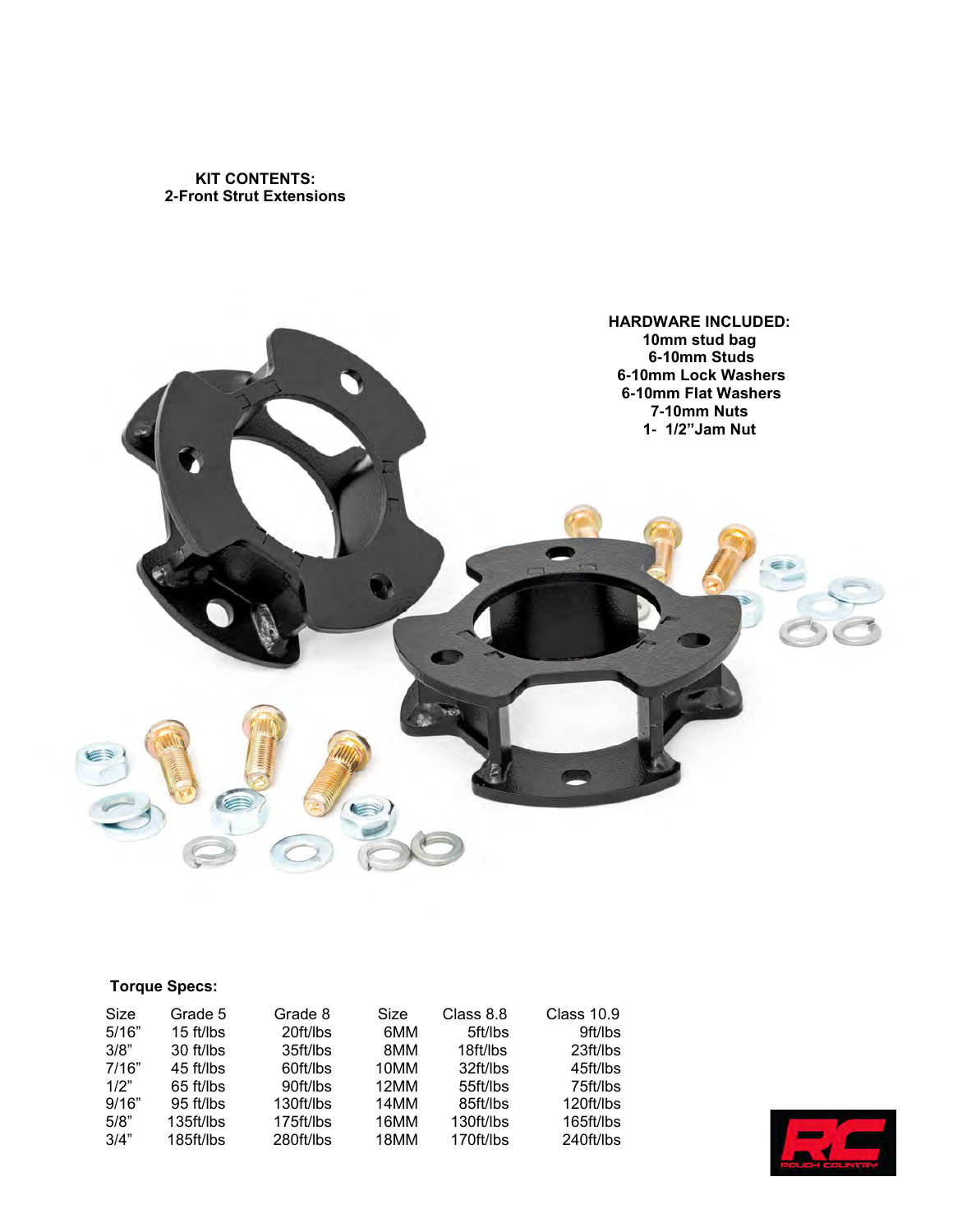#### **INSTALLATION INSTRUCTONS**

- 1. Chock the rear wheels and jack up the front of the vehicle.
- 2. Place jack stands under the frame rails and lower onto jack stands.
- 3. Remove the wheels/tires using a 19mm socket.
- 4. Loosen the front 2 skid plate bolts, remove the rear 2 bolts this will allow you to slide the skid plate back and remove, use a 15mm socket. set aside the bolts and skid plate for reuse. **See Photo 1.**
- 5. Remove the (3) EPAS (Electronic Power Assist Steering) Plugs as shown located on the steering assembly by the front differential. **See Photo 2 & 3. This must be done BEFORE installation is started.**





- 6. Disconnect the sway bar link from the knuckle, use an 18mm to remove the nut. Retain hardware for reuse.
- 7. Remove the ABS wire bracket from the front side of the knuckle, use a 8mm socket, remove the brake line bracket from the back side of the knuckle, use a 10mm socket. Retain hardware for reuse. **See Photo 4 for Step 6 and 7.**





- 8. Remove ABS sensor from the top of the knuckle, use a 8mm socket. **See Photo 5.**
- 9. Loosen the nut on the tie rod end, using a 15mm socket, use a hammer to unseat the taper, striking the end of the knuckle, finish removing the nut. **See Photo 6.**





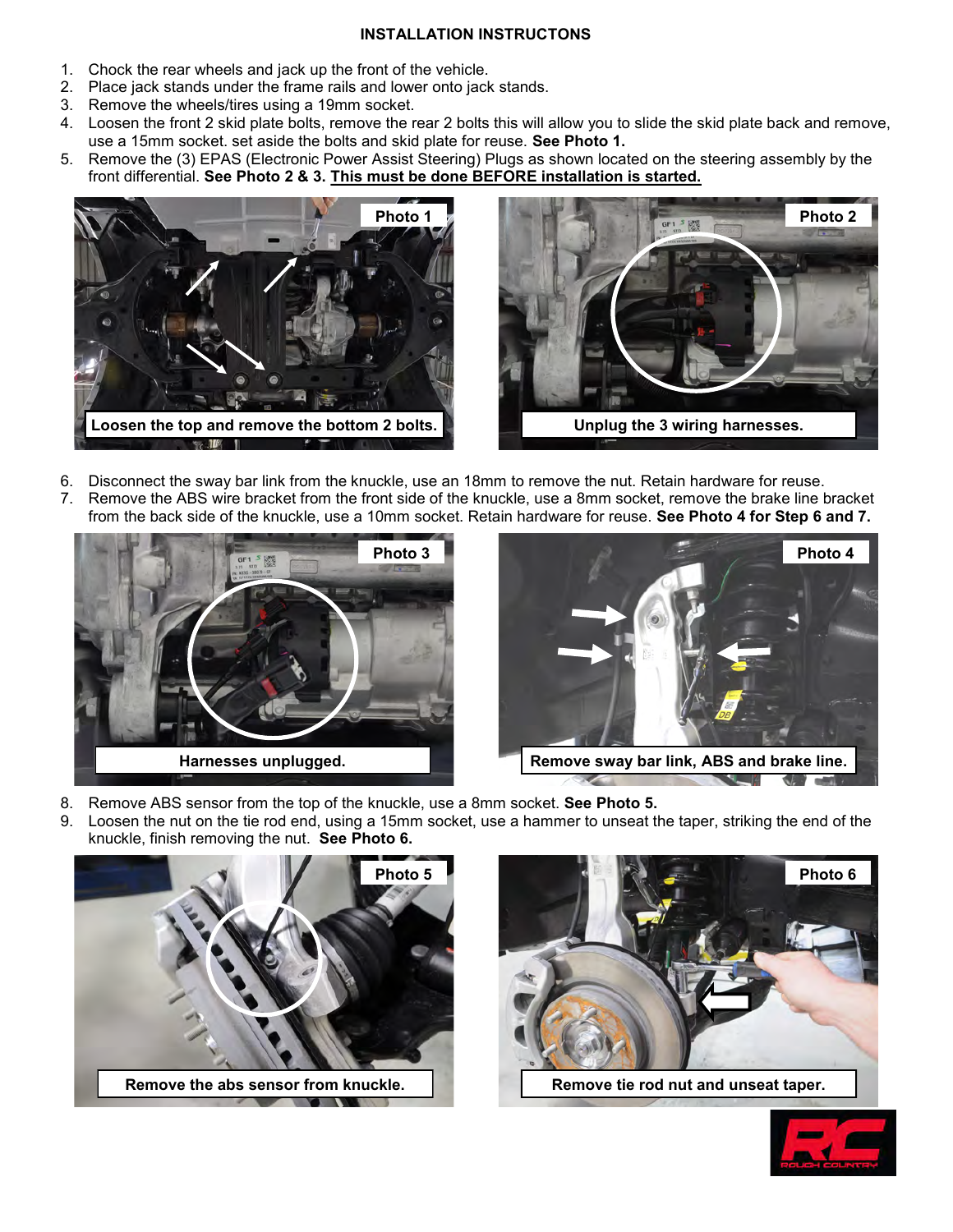- 10. Loosen the nut on the upper control arm, using a 18mm wrench. **See Photo 7.**
- 11. Unseat the taper between the upper ball joint and the knuckle, strike the front of the knuckle using a hammer to release the taper, remove the ball joint nut. **See Photo 8.** Retain hardware for reuse.
- 12. Let the knuckle relax back. **A NOTICE** Do not let the CV shaft pull out.





13. Remove the 2 strut nuts from the bottom of the lower control arm, using a 18mm socket. Retain hardware for reuse. See Photo 9. A **NOTICE** Do not let the control arm drop to far down or the CV shaft may pull out. 14. Remove the 3 nuts on top of the strut hat, use an 18mm wrench. **See Photo 10.** Retain hardware for reuse.





- 15. Remove the strut from the upper mount. **See Photo 11.**
- 16. Using the supplied 10mm studs place each stud into the smaller sized holes in the strut spacer facing upward. Use the supplied 1/2" jam nut to slide over each stud to act as a spacer hold the 1/2" jam nut with a 3/4" wrench allowing you to pull the stud through the hole with the 10mm nut and a 17mm wrench, locking the stud into place. Remove the 1/2" jam nut and repeat on the other five studs. **See Photo 12.**





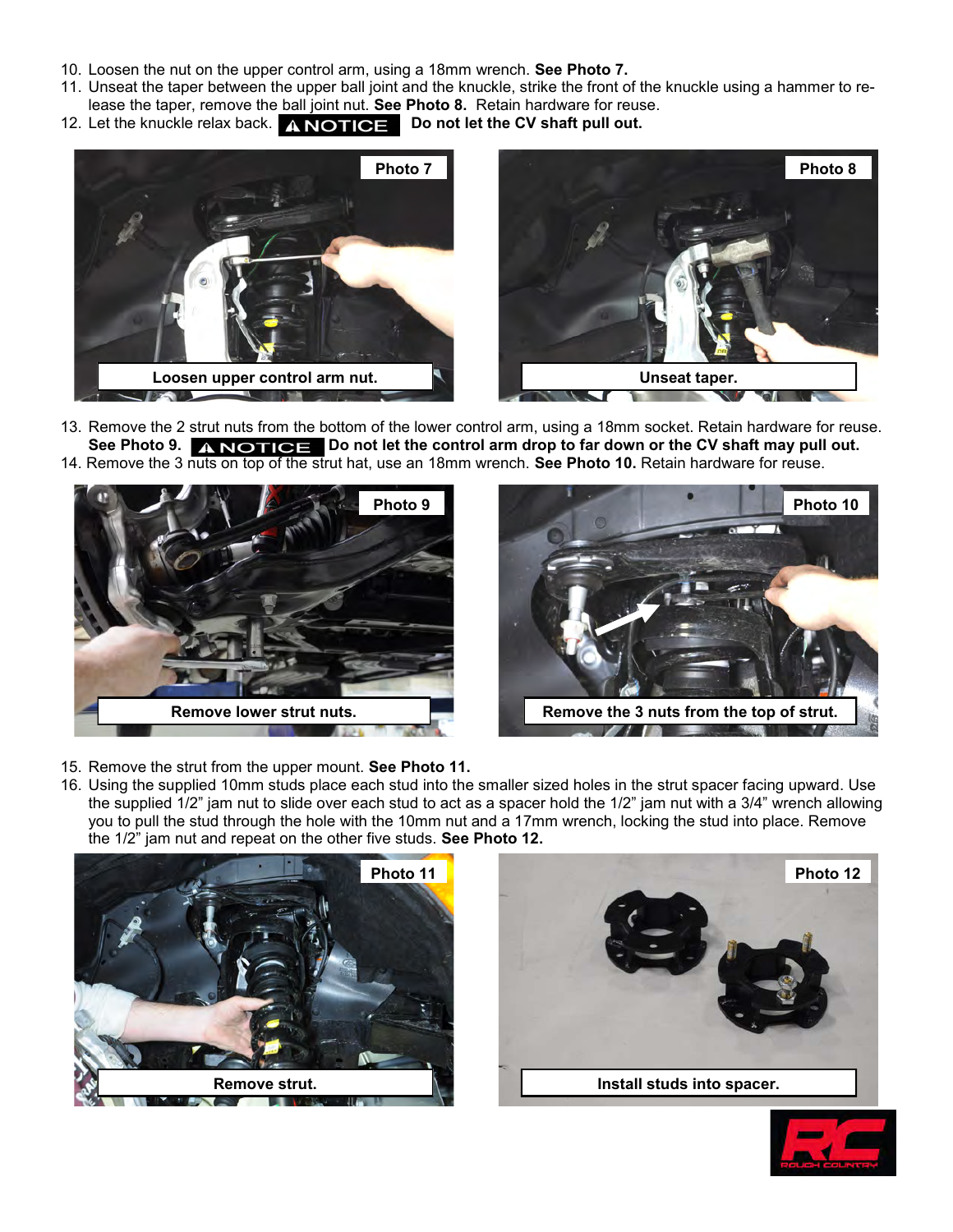- 17. Place the strut spacer on top of the studs, use factory hardware, tighten with a 15mm. Torque at 32ft/lbs. **See Photo 13.**
- 18. Place the bar pin of the lower strut mount into a vise and hand start the nuts. Next use a hammer and knock the studs out of the bar pin. Retain factory hardware for reuse. **See Photo 14.**





- 19. Install the strut assembly in the factory mount with the supplied 10mm nuts/washers &lock-washers on the upper mount. **See Photo 15.**
- 20. Align the lower mount of the strut with the lower control arm mount. Install the factory studs back into the barpin on the lower mount of the strut. **See Photo 16.**





- 21. It may be necessary to hit the top of the studs with a hammer to seat the splines, tighten the factory nuts with a 18mm. Torque at 78ft/lbs. **See Photo 17.**
- 22. Install the upper ball joint into the knuckle using the stock hardware. Hold the ball joint stud with an 8mm wrench and tighten the nut using a 15mm wrench. Torque at 32ft/lbs. **See Photo 18.**





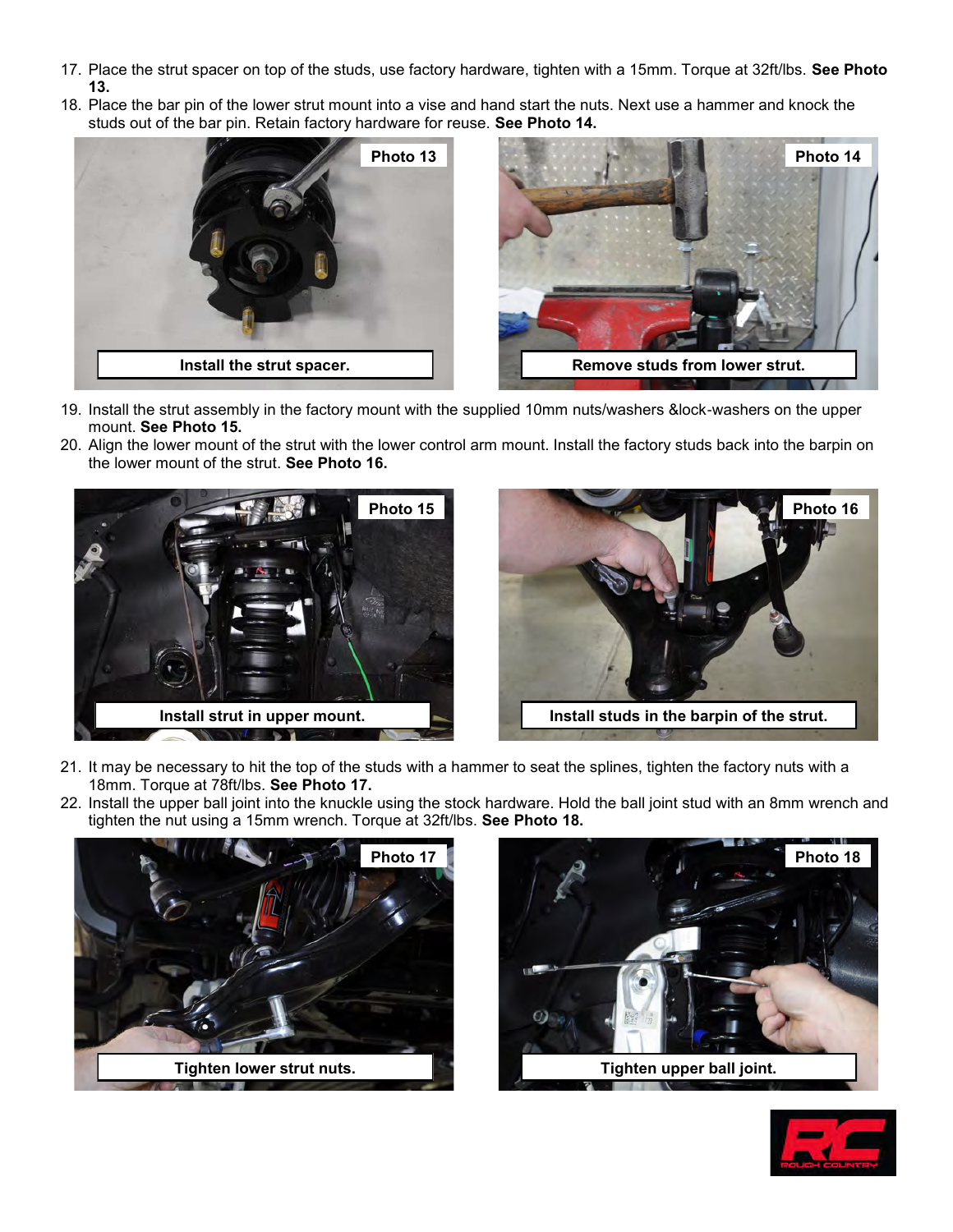- 23. Tighten the (3) upper strut nuts, use a 17mm wrench. Torque at 32ft/lbs. **See Photo 19.**
- 24. Install the ABS sensor into the knuckle, use the bolt that was removed, tighten using a 8mm socket. Torque at 8ft/lbs **See Photo 20.**





- 25. Re install the ABS wire bracket onto the front of knuckle, use a 8mm socket to tighten, Torque at 8ft/lbs.
- 26. Install the brake line bracket onto the rear of the knuckle, use a 10mm socket to tighten. Torque at 22ft/lbs. **See Photo 21. For Step 25 and 26.**
- 27. Re install the tie rod into the knuckle using the stock hardware, Hold the ball joint stud with an 8mm wrench and tighten the nut using a 15mm wrench. Torque to 32ft/lbs. **See Photo 22.**





- 28. Repeat steps 6-27 on the opposite side of the vehicle.
- 29. Re connect the sway bar link into the knuckle on the drivers and passengers side using the stock hardware, use a 18mm socket to tighten. Torque to 32ft/lbs. **See Photo 21.**
- 30. Re connect the (3) EPAS (Electronic Power Assist Steering) Plugs. **See Photo 23.**
- 31. Re install the skid plate in the original location, use the removed hardware in the rear, tighten using a 15mm socket. Torque to 32ft/lbs. **See Photo 24.**





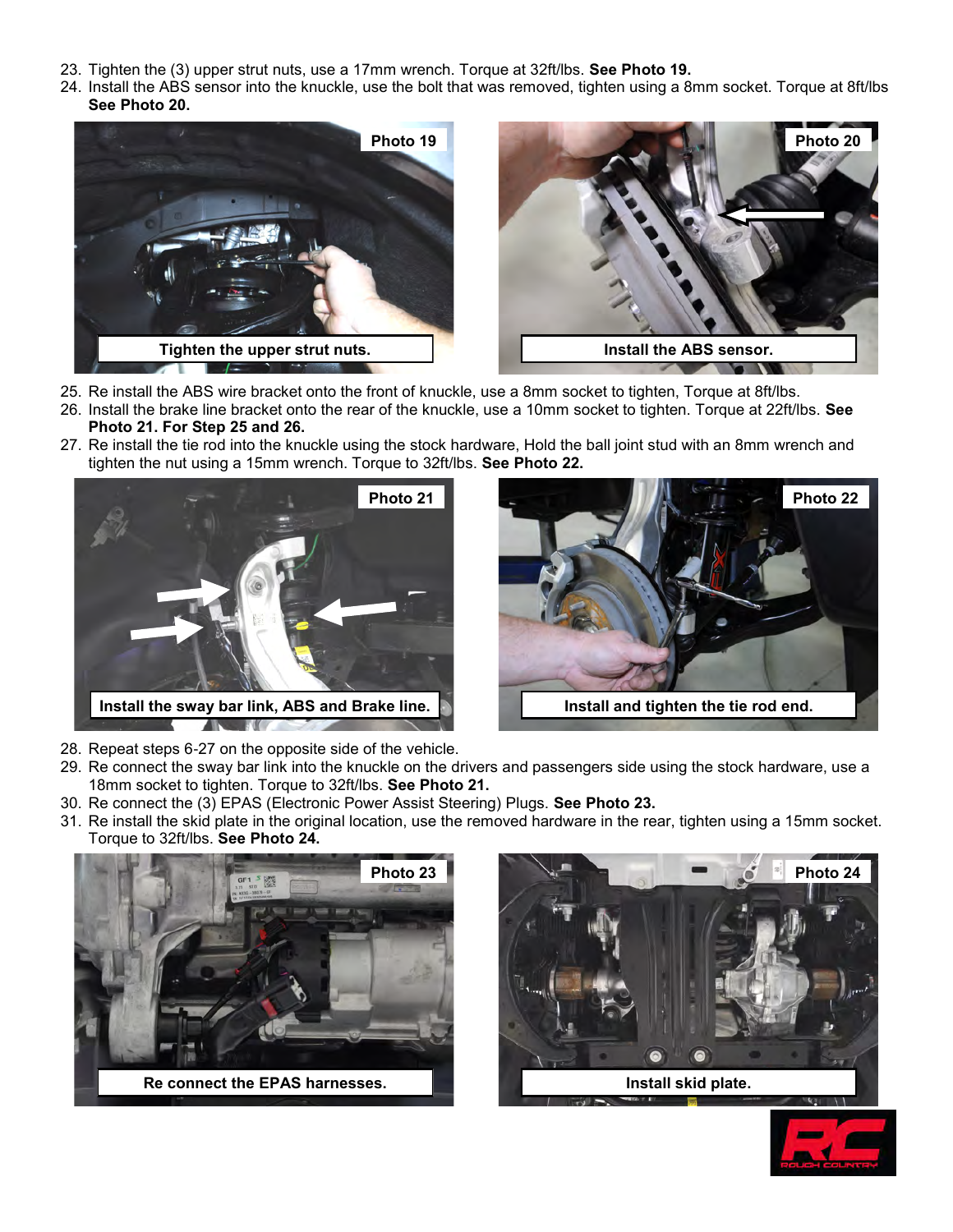### **POST INSTALLATION INSTRUCTIONS**

- 1. Check all fasteners for proper torque. Check to ensure for adequate clearance between all rotating, mobile, fixed, and heated members. Verify clearance between exhaust and brake lines, fuel lines, fuel tank, floor boards and wiring harness. Check steering gear for clearance. Test and inspect brake system.
- 2. Perform steering sweep to ensure front brake hoses have adequate slack and do not contact any rotating, mobile or heated members. Inspect rear brake hoses at full extension for adequate slack. Failure to perform hose check/ replacement may result in component failure.
- 3. On some vehicles the front lower skirting will need to be trimmed if using certain wheel /tire combinations and with heavy offset wheels. Trim only as needed.
- 4. Have a qualified alignment center align the vehicle immediately. Realign to specifications on the next page.
- 5. Perform head light check and adjustment to proper settings.
- 6. Check and retighten wheels at 50 miles and again at 500 miles.
- 7. All kit components must be retightened at 500 miles and then every three thousand miles after installation. Periodically check all hardware for tightness.
- 8. Install "Warning to Driver" decal on sun visor Note: Installation of larger tires will require speedometer recalibration.